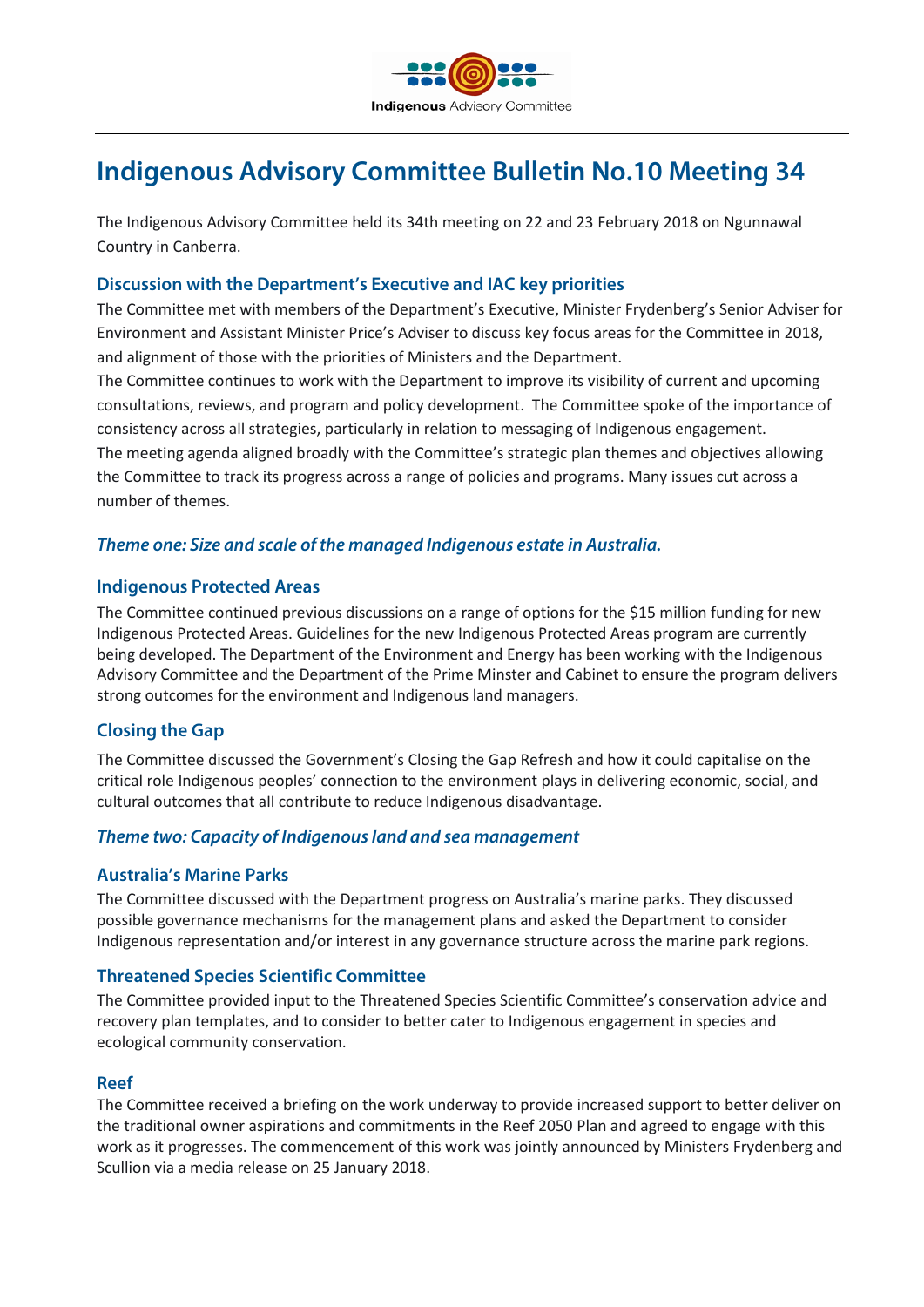# **Theme 3: Partnerships, advocacy and promotion**

#### **Water, Commonwealth Environment Water Office**

The Committee met the newly appointed Commonwealth Environment Water Holder, Ms Jody Swirepik and discussed opportunities to consider Indigenous uses of water in relation to Commonwealth holdings.

#### **National Environmental Science Program**

Prior to the meeting, the Committee joined a NESP workshop to explore options of what an Indigenous research collaboration might look like in the future.

### **Partnerships**

The Department of the Environment and Energy is committed to working more closely with private and non-government sectors to deliver environmental outcomes. The Committee discussed the Partnerships team's work in leading a project to co-design a partnerships signal, as a tool for government to open the conversation on cross-sector partnerships for environmental outcomes.

#### **National Biodiversity Strategy**

The Department provided an update on the drafting of the updated National Biodiversity Strategy (Australia's Strategy for Nature 2018 – 2030). The Committee discussed the draft Strategy and suggested the Department note the need to include more detail around traditional knowledge given the remoteness of some areas in Australia, and to consider how traditional knowledge is referred to in the Strategy to ensure connection to country and its concept is captured.

<http://www.environment.gov.au/biodiversity/conservation/strategy/draft-revision>

#### **Convention on Biological Diversity**

The Department, together with Ms Chrissy Grant, provided a briefing on the outcomes of the most recent Convention on Biological Diversity meeting, held in Montreal in December 2017. The Committee discussed the need for sufficient ongoing resourcing and support for succession planning for Indigenous interests and representation at key Convention meetings.

#### **National Landcare Program update**

The Committee received an update on the roll-out of the next phase of the National Landcare Program, which commences in July 2018.The Committee will continue to advise on the best ways to ensure Indigenous priorities are incorporated in the program.

#### **Threatened Species Commissioner**

The Committee met with recently appointed Threatened Species Commissioner, Dr Sally Box and discussed how to continue to engage Aboriginal and Torres Strait Islander people in helping to protect threatened species.

#### **Carbon**

The Department and Committee discussed a draft guidance paper designed to explore the effect of native title on requirements for projects under the Emissions Reduction Fund.

#### **The next meeting of the Committee is scheduled for the second half of 2018.**